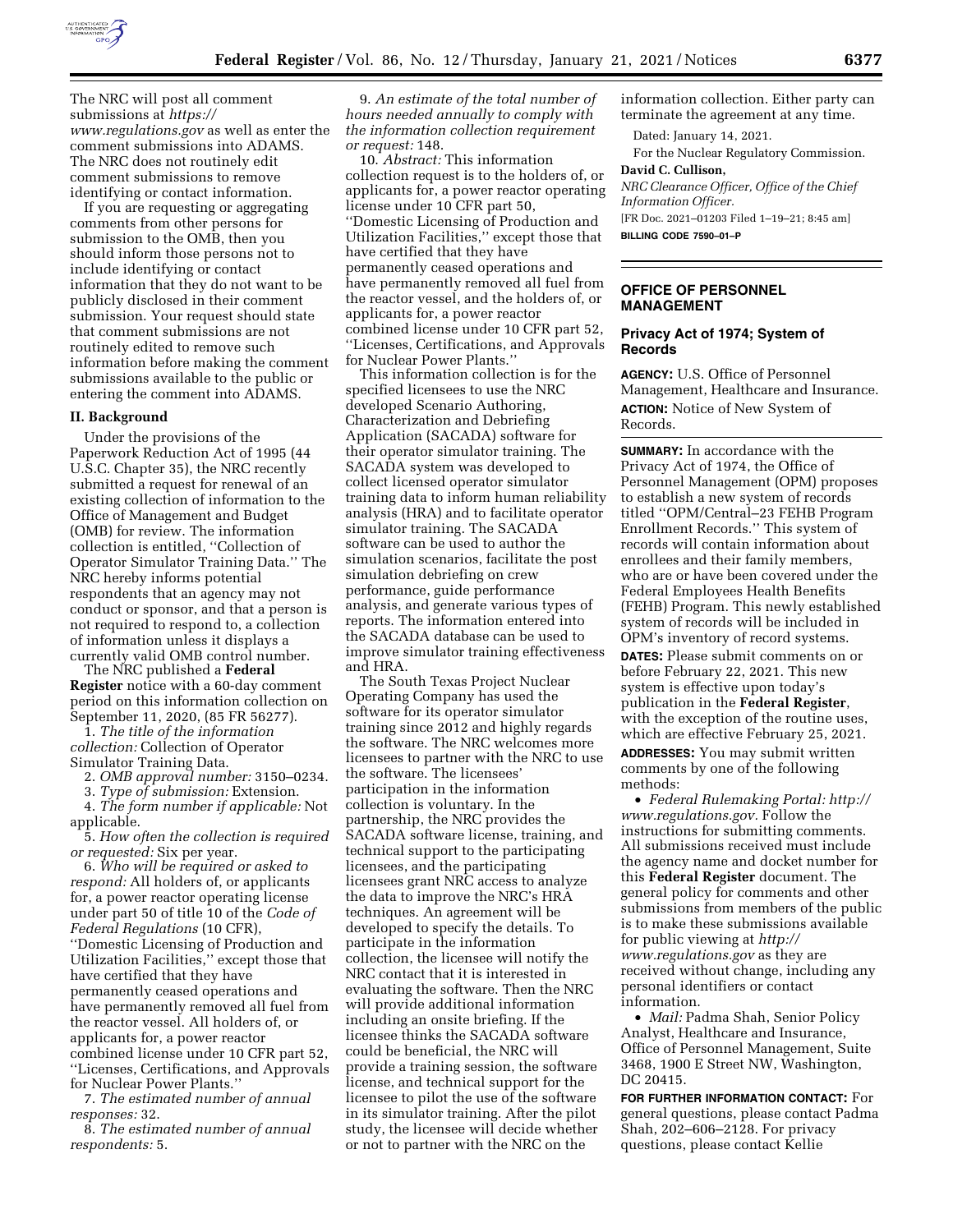Cosgrove Riley, Chief Privacy Officer, 202–606–2308.

**SUPPLEMENTARY INFORMATION:** In accordance with the Privacy Act of 1974, 5 U.S.C. 552a, the Office of Personnel Management proposes to establish a new system of records titled ''OPM/Central–23, FEHB Program Enrollment Records.'' This system of records is being established to support OPM's administration of the Federal Employees Health Benefits (FEHB) Program and will contain information about enrollees and their family members, who are or have been covered under the FEHB Program. The records are used for business processes related to eligibility verification, enrollment transactions, enrollment reconciliation, and premium collection; and to support the evaluation of the effectiveness of the FEHB Program through statistical analysis, policy planning, and reporting. To effectuate these purposes, OPM also uses contracts and interagency agreements.

Established in 1960 through the Federal Employees Health Benefits Act of 1959, 5 U.S.C. 8901 *et seq.,* the FEHB Program is the largest employersponsored group health insurance program in the world, covering over 8 million individuals. Covered individuals, as defined in 5 CFR 890.101, include employees of the Federal government, annuitants, members of their families, former spouses, and miscellaneous groups, enumerated in 5 U.S.C. 8901; United States Postal Service employees and annuitants, pursuant to 39 U.S.C. 1005; tribal employees, pursuant to 25 U.S.C. 1647b; and separated employees and former dependents who are eligible for Temporary Continuation of Coverage under 5 U.S.C. 8905a.

Eligible individuals may elect to enroll or change enrollment in the FEHB Program through a Health Benefits Election Form (*i.e.,* either the SF–2809 or OPM 2809 form) or an electronic alternative, which records information about themselves and their family members. Information is also collected through agencies via the Notice of Change in Health Benefits Enrollment (SF 2810). These paper or electronic instruments are submitted to the appropriate employing offices, as defined in 5 CFR 890.101 and then forwarded to FEHB Carriers; electronic transactions are processed through OPM's FEHB Data Hub (see below). Enrollees have opportunities to enroll or change enrollment upon entry on duty, other qualifying life events (QLEs) such as marriage or the birth of a child, and

during the annual Federal Benefits Open Season.

Records about covered individuals under the FEHB Program are currently managed within four information technology systems. First, the Health Insurance Data Warehouse (HIDW), when fully developed, will host a Master Enrollment Index (MEI) of all covered individuals under the FEHB Program. Second, the FEHB Data Hub serves various purposes including receipt of electronic enrollment transactions from agencies, posting enrollment data to a server for secure distribution to the FEHB Carriers, and transferring quarterly enrollment data from the Carriers to the Centralized Enrollment Reconciliation Clearinghouse System (CLER). Third, OPM has an interagency agreement with the U.S. Department of Agriculture's National Finance Center (NFC) to develop and maintain CLER, which receives quarterly enrollment data from agencies and FEHB Carriers to facilitate reconciliation and reporting. Finally, OPM has another interagency agreement with NFC to develop and maintain the Tribal Insurance Processing System (TIPS), which collects enrollment data and premium payments from tribal employers.

While OPM is responsible for overall FEHB Program administration, the enrollment records in this system of records are obtained from a variety of sources, including other systems of records. For example, enrollment records may be maintained by employing agencies and in individuals' official personnel folders, where they are part of the OPM/Government–1 General Personnel Records system of records. Likewise, records concerning annuitants' FEHB enrollment may be maintained by OPM Retirement Services in individual annuitants' files as part of the currently titled OPM/Central–1 Civil Service Retirement and Insurance system of records (OPM/Central–1). A note has been added to the SORN to clarify that although some enrollment records continue to be maintained in other systems of records, Central–23 becomes the official, first line source for enrollment records.

The records contained in this new system of records to date have been included in OPM/Central–1. However, OPM's organizational structure and its retirement and insurance programs have evolved over time and OPM has determined that OPM/Central–1 no longer provides the public with the most informative notice regarding the system of records, nor adequately facilitates individuals' ability to exercise their rights under the Privacy Act and

OPM's ability to respond effectively. Accordingly, OPM is in the process of regrouping the records currently contained in OPM/Central–1 and publishing corresponding systems of records notices. Additional systems of records notices related to other record sets currently encompassed in OPM/ Central–1 will be published in the future.

FEHB Program enrollment records will now be maintained in the system of records known as OPM/Central–23 FEHB Program Enrollment Records. This newly established system of records will be included in OPM's inventory of records systems. In accordance with 5 U.S.C. 552a(r), OPM has provided a report of this system of records to the Office of Management and Budget and to Congress.

Office of Personnel Management.

#### **Alexys Stanley,**

*Regulatory Affairs Analyst.* 

#### **SYSTEM NAME AND NUMBER:**

FEHB Program Enrollment Records, OPM/Central–23

#### **SECURITY CLASSIFICATION:**

Unclassified.

## **SYSTEM LOCATION:**

Healthcare and Insurance, Office of Personnel Management, 1900 E Street NW, Washington, DC 20415, is responsible for this system of records. The records are maintained at OPM's data center in Macon, Georgia and through an interagency agreement with the U.S. Department of Agriculture's National Finance Center in New Orleans, Louisiana.

#### **SYSTEM MANAGER:**

Director, Healthcare and Insurance, Office of Personnel Management, 1900 E Street NW, Washington, DC 20415.

## **AUTHORITY FOR MAINTENANCE OF THE SYSTEM:**

5 U.S.C. Chapter 89, Health Insurance; 25 U.S.C.  $1647\overline{b}$ , (Tribal) Access to Federal Insurance; 39 U.S.C. 1005, Applicability of Laws Relating to Federal Employees; and 5 CFR part 890.

#### **PURPOSES OF THE SYSTEM:**

The purpose of this system of records is to support the administration of the Federal Employees Health Benefits (FEHB) Program, including business processes related to eligibility verification, enrollment transactions, enrollment reconciliation, and premium collection; and to support the evaluation of the effectiveness of the FEHB Program through auditing, statistical analysis, policy planning, and reporting. To effectuate these purposes, OPM also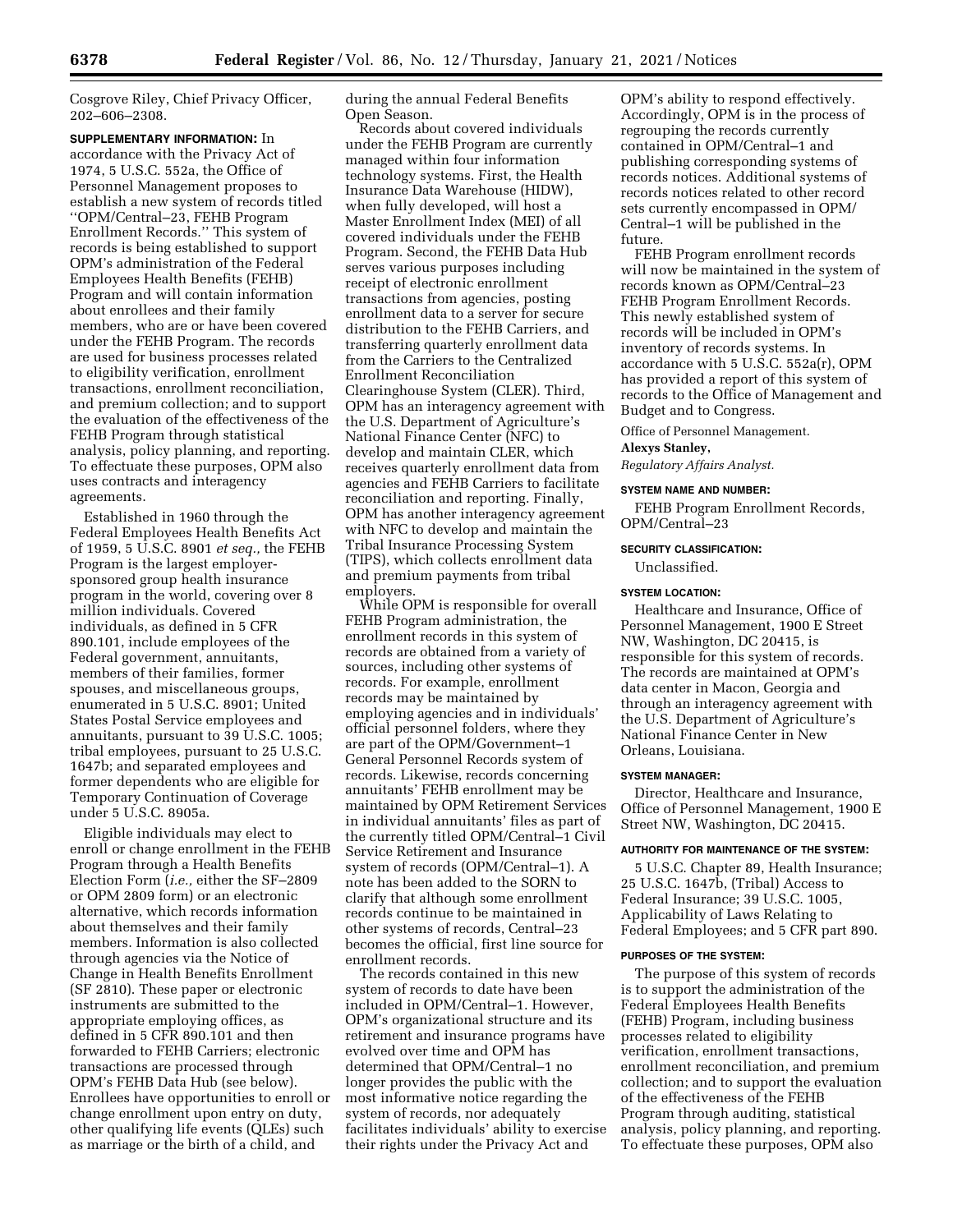uses contracts and interagency agreements.

## **CATEGORIES OF INDIVIDUALS COVERED BY THE SYSTEM:**

Enrollees (defined in 5 CFR 890.101) and their family members, who are or have been covered under the FEHB Program.

## **CATEGORIES OF RECORDS IN THE SYSTEM:**

a. Full name, including any former names;

b. Social Security number, or other current or previous unique

identification number(s); c. Date of birth;

d. Date of death;

e. Sex;

f. Relationship code of any covered family member(s) to enrollee;

g. Mailing address;

h. Indicator for non-deliverable

mailing address; i. Date mailing address information

was last processed;

j. Marital status;

k. Email address;

l. Enrollee's employment status;

m. Enrollee's employing office, including name and Personnel Office Identifier;

n. Enrollee's payroll office number;

o. Event code indicating the qualifying life event which permitted enrollment, a change in enrollment, or enrollment cancellation;

p. Transaction code indicating the most recent action that resulted in the creation or change of enrollment;

q. Date enrollment record was processed;

r. FEHB enrollment code, indicating plan, plan option, and enrollment type (Self Only, Self Plus One, or Self and Family);

s. Group insurance account identifier; t. Effective date of FEHB coverage and

any change in coverage;

u. Agency payroll office effective date; v. Agency payroll office enrollment

match code;

w. Code indicating the reason a family member's eligibility became effective;

x. End date of FEHB coverage, including possible 31-day extension;

y. Reason code for FEHB coverage termination;

z. Retirement claim number;

aa. Date employee retired;

bb. Date enrollee is reemployed by the Federal government;

cc. Medicare status, forms of Medicare coverage, and Medicare Beneficiary Identifier (formerly Medicare Claim Number);

dd. Other insurance, including name and policy number;

ee. Information related to tribal bank accounts in which FEHB premiums are maintained for monthly withdrawal; and

ff. Information necessary to verify family member eligibility, including but not limited to marriage certificates, birth certificates, and other information as set forth in OPM guidance.

## **RECORD SOURCE CATEGORIES:**

Records are obtained from employing agencies and retirement systems, FEHB Carriers, shared service centers, the Centers for Medicare and Medicaid Services, Official Personnel Folders, retirement records and indirectly from individuals who participate in the FEHB Program. Note: With the establishment of this SORN, although enrollment records may continue to be maintained in other systems of records, Central–23 becomes the official, first line source for enrollment records.

## **ROUTINE USES OF RECORDS MAINTAINED IN THE SYSTEM, INCLUDING CATEGORIES OF USERS AND PURPOSES OF SUCH USES:**

In addition to those disclosures generally permitted under 5 U.S.C. 552a(b) of the Privacy Act, all or a portion of the records or information contained in this system may be disclosed outside OPM as a routine use pursuant to 5 U.S.C. 552a(b)(3) as follows:

a. To the Department of Justice, including Offices of the U.S. Attorneys; another federal agency conducting litigation or in proceedings before any court, adjudicative, or administrative body; another party in litigation before a court, adjudicative, or administrative body; or to a court, adjudicative, or administrative body. Such disclosure is permitted only when it is relevant or necessary to the litigation or proceeding and one of the following is a party to the litigation or has an interest in such litigation:

(1) OPM, or any component thereof; (2) Any employee or former employee of OPM in his or her official capacity;

(3) Any employee or former employee of OPM in his or her individual capacity where the Department of Justice or OPM has agreed to represent the employee;

(4) The United States, a Federal agency, or another party in litigation before a court, adjudicative, or administrative body, upon the OPM General Counsel's approval, pursuant to 5 CFR part 295 or otherwise.

b. To the appropriate Federal, State, or local agency responsible for investigating, prosecuting, enforcing, or implementing a statute, rule, regulation, or order, when a record, either on its face or in conjunction with other information, indicates or is relevant to a violation or potential violation of civil or criminal law or regulation.

c. To a member of Congress from the record of an individual in response to an inquiry made at the request of the individual to whom the record pertains.

d. To the National Archives and Records Administration (NARA) for records management inspections being conducted under the authority of 44 U.S.C. 2904 and 2906.

e. To appropriate agencies, entities, and persons when (1) OPM suspects or has confirmed that there has been a breach of the system of records, (2) OPM has determined that as a result of the suspected or confirmed breach there is a risk of harm to individuals, OPM (including its information systems, programs, and operations), the Federal Government, or national security; and (3) the disclosure made to such agencies, entities, and persons is reasonably necessary to assist in connection with OPM's efforts to respond to the suspected or confirmed breach or to prevent, minimize, or remedy such harm.

f. To another Federal agency or Federal entity, when OPM determines that information from this system of records is reasonably necessary to assist the recipient agency or entity in (1) responding to a suspected or confirmed breach or (2) preventing, minimizing, or remedying the risk of harm to individuals, the recipient agency or entity (including its information systems, programs, and operations), the Federal Government, or national security, resulting from a suspected or confirmed breach.

g. To contractors, grantees, experts, consultants, or volunteers performing or working on a contract, service, grant, cooperative agreement, or other assignment for OPM when necessary to accomplish an agency function related to this system of records. Individuals provided information under this routine use are subject to the same Privacy Act requirements and limitations on disclosure as are applicable to OPM employees.

h. To employing offices, shared service centers, and FEHB Carriers, information necessary to identify, reconcile, and audit enrollment in a plan; to verify eligibility for or coverage under the FEHB Program; to verify eligibility for payment of a claim for health benefits; and to carry out coordination of benefits.

i. To any source, including employing offices, from which additional information is requested relevant to OPM determination on an individual's eligibility for or enrollment in the FEHB Program, to the extent necessary to identify the individual and the type of information requested.